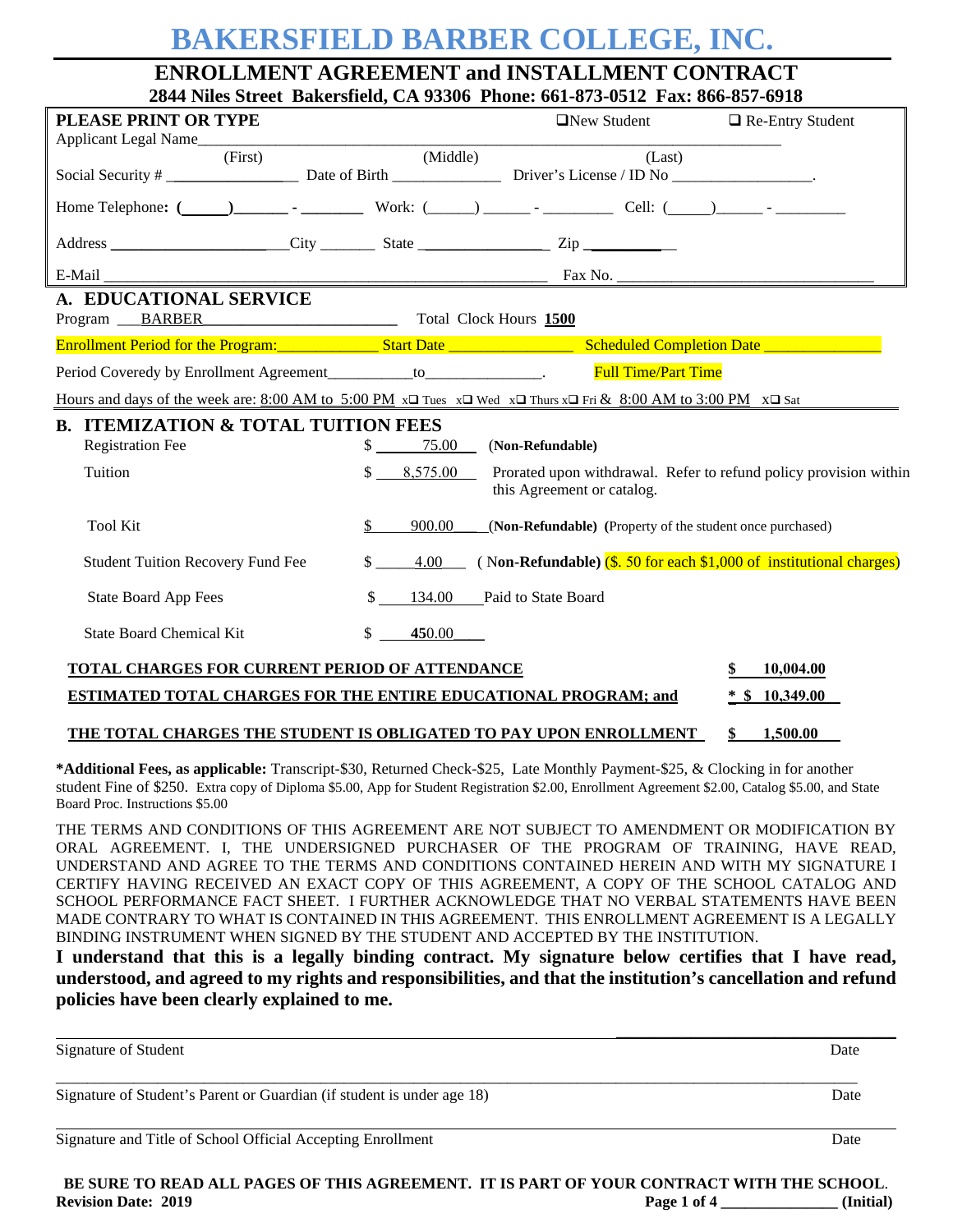# **C. PAYMENT**

### **STUDENT AGREES TO PAY ABOVE SPECIFIED FEES AS FOLLOWING:**

|   | Cash                |                                        |                            |
|---|---------------------|----------------------------------------|----------------------------|
|   | <b>Credit Card</b>  | <b>Credit Card Number:</b>             | Exp. Date: $\qquad \qquad$ |
| ⊔ | <b>Sponsor</b>      | <b>Sponsor Name:</b>                   |                            |
|   | Check               | <b>Check Number:</b>                   |                            |
|   | <b>Student Loan</b> | <b>Third Party Lending Institution</b> |                            |
|   | <b>BALANCE DUE</b>  |                                        |                            |

Timing of Payments: Your first monthly payment of  $\underline{\$$  will be due on \_\_\_\_\_\_\_\_\_\_. Thereafter, each monthly minimum of payment of \$100.00 will be due on the same day of the month as your first monthly payment. **Bakersfield Barber College, Inc. reserves the Right to with hold proof of training until course is paid in full.**

BAKERSFIELD BARBER COLLEGE, INC. does **no**t accept Title IV or loan students funds to attend school. Students may voluntarily choose a financial aid program or Third Party Private Lending Institution to receive a loan to pay for the cost of BARBER programs. The third party lender is responsible to provide all disclosures to students according to the Truth in Lending Act of Title 15 of the United States Code.

# **D. REFUND POLICY**

## **STUDENT'S RIGHT TO CANCEL**

1. The student has the right to cancel and obtain a refund of charges paid through attendance at the **first class session, or the seventh (7th) day after enrollment, whichever is later.** After the end of the cancellation period, you also have the right to stop school **at any time**; and you have the right to receive a pro rata refund if you have completed 60 percent or less of the scheduled days in the current payment period in your program through the last day of attendance.

Cancellation of this agreement can occur up to:

Date

- 2. Cancellation may occur when the student provides a **written notice of cancellation** at the following address: Bakersfield Barber College, Inc. 2844 Niles Street, Bakersfield, CA 93306. This can be done by mail or by hand delivery.
- 3. The written notice of cancellation, if sent by mail, is effective when deposited in the mail properly addressed with proper postage.
- 4. The written notice of cancellation need not take any particular form and, however expressed, it is effective if it shows that the student no longer wishes to be bound by the Enrollment Agreement.
- 5. If the Enrollment Agreement is cancelled the school will refund the student any money he/she paid, less a registration fee of \$75.00 and less deduction for tool kit of \$900.00, within 45 days after the notice of cancellation is received.

#### **WITHDRAWAL FROM THE PROGRAM**

You may withdraw from the school at **any time after** the cancellation period (described above) and receive a pro rata refund if you have completed 60 percent or less of the scheduled days in the current payment period in your program through the last day of attendance. The refund will be less a registration fee of \$75.00, pursuant to CCR 71750 $(c)(3)$ . All amounts the student has paid shall be subject to refund unless the enrollment agreement and the refund policy outlined in the catalog specify amounts paid for a deposit not more than \$250.00. If cancelled after the 7 day period all moneys shall be refunded on a pro-rate basis, less registration fee of \$75.00 (non-refundable), less tool kit \$900.00 (non-refundable). Once purchased, the tool kit becomes the property of the student. Except when an institution provides a 100% refund pursuant to section 94919(d) or section 94920(b) of the Code, any assessment paid pursuant to section 94923 of the Code is non-refundable. If the student has completed more than 60% of the period of attendance for which the student was charged, the tuition is considered earned and the student will receive no refund. See Refund Policy VA for VA students.

. For the purpose of determining a refund under this section, a student shall be deemed to have withdrawn from a program of instruction when any of the following occurs:

- The student notifies the institution of the student's withdrawal or as of the date of the student's withdrawal, whichever is later.
- The institution terminates the student's enrollment for failure to maintain satisfactory progress; failure to abide by the rules and regulations of the institution; absences in excess of maximum set forth by the institution; and/or failure to meet financial obligations to the School.
- The student does not return from a leave of absence.

For the purpose of determining the amount of the refund, the date of the student's withdrawal shall be deemed the last date of recorded attendance. The amount owed equals the daily charge for the program (total institutional charge, divided by the number of days or hours in the program), multiplied by the number of days student attended, or was scheduled to attend, prior to withdrawal. If the student has completed more than 60% of the period of attendance for which the student was charged, the tuition is considered earned and the student will receive no refund.

If the student has received federal student financial aid funds, the student is entitled to a refund of moneys not paid from federal student financial aid program funds. If the student obtains a loan to pay for an educational program, the student will have the responsibility to repay the full amount of the loan plus interest, less the amount of any refund. If any portion of the tuition was paid from the proceeds of a loan or third party, the refund shall be sent to the lender, third party or, if appropriate, to the state or federal agency that guaranteed or reinsured the loan. Any amount of the refund in excess of the unpaid balance of the loan shall be first used to repay any student financial

**BE SURE TO READ ALL PAGES OF THIS AGREEMENT. IT IS PART OF YOUR CONTRACT WITH THE SCHOOL**. **Revision Date: 2019****Page 2 of 4 \_\_\_\_\_\_\_\_\_\_\_\_\_\_\_ (Initial)**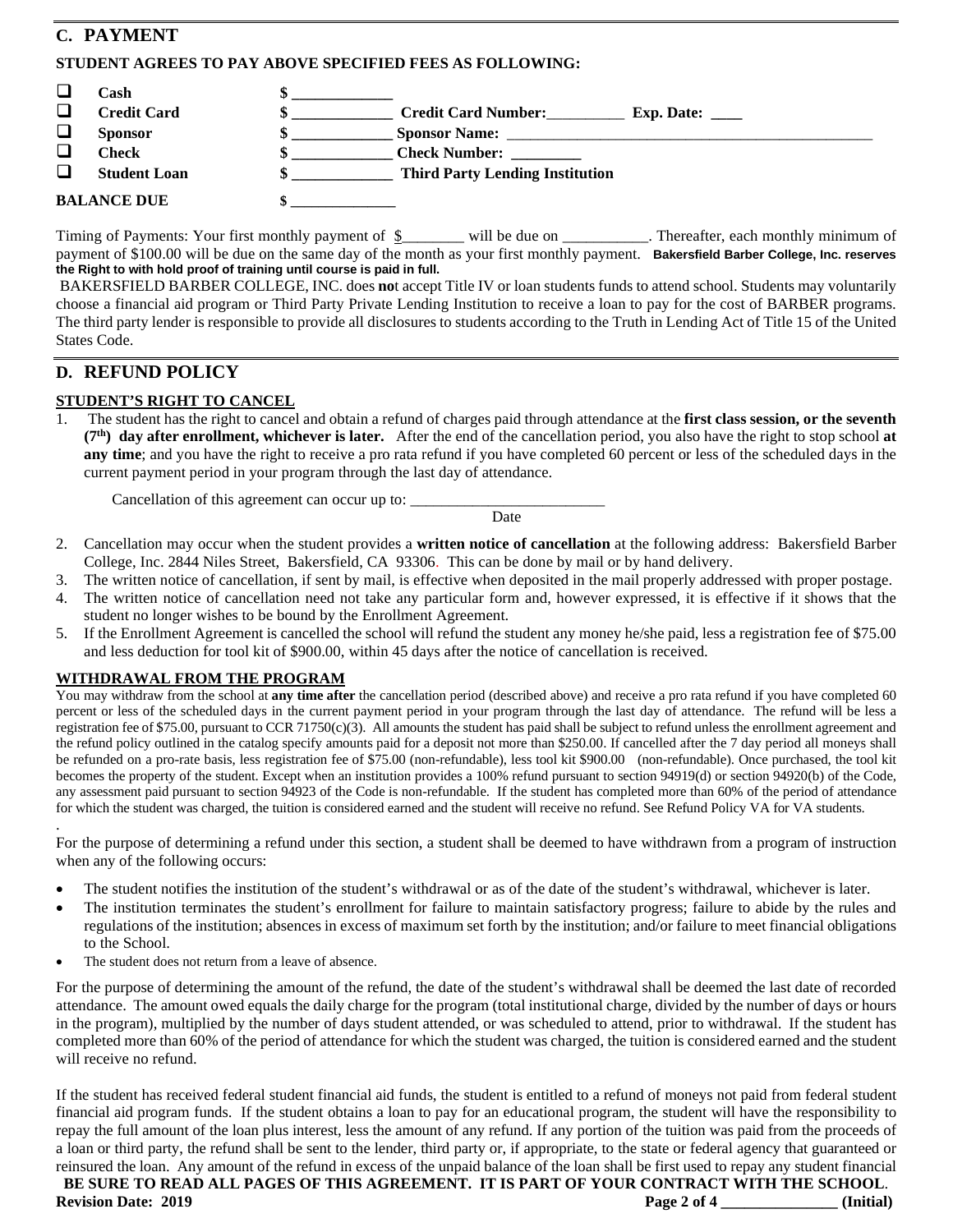aid programs from which the student received benefits, in proportion to the amount of the benefits received, and any remaining amount shall be paid to the student

# **E. UNDERSTANDINGS INITIAL**

- 1. **Catalog:** Information about BAKERSFIELD BARBER COLLEGE, INC. is published in a school catalog that contains a description of certain policies, procedures, and other information about the school. BAKERSFIELD BARBER COLLEGE, INC. reserves the right to change any provision of the catalog at any time. Notice of changes will be communicated in a revised catalog, an addendum or supplement to the catalog, or other written format. Students are expected to read and be familiar with the information contained in the school catalog, in any revisions, supplements and addenda to the catalog, and with all school policies. By enrolling in BAKERSFIELD BARBER COLLEGE, INC., the Student agrees to abide by the terms stated in the catalog and all school policies.
- 2. All instruction takes place at BAKERSFIELD BARBER COLLEGE, INC., 2844 Niles St., Bakersfield, CA 93306.
- 3. I understand that I will be awarded a DIPLOMA when I have completed all of the program requirements. A graduate must have successfully passed each course and has satisfied all financial obligations.
- 4. **NOTICE CONCERNING TRANSFERABILITY OF CREDITS AND CREDENTIALS EARNED AT OUR INSTITUTION:** "The transferability of credits you earn at BAKERSFIELD BARBER COLLEGE, INC. is at the complete discretion of an institution to which you may seek to transfer. Acceptance of the diploma you earn in 1500- Hour Barber program is also at the complete discretion of the institution to which you may seek to transfer. If the credits or diploma that you earn at this institution are not accepted at the institution to which you seek to transfer, you may be required to repeat some or all of your coursework at that institution. For this reason you should make certain that your attendance at this institution will meet your educational goals. This may include contacting an institution to which you may seek to transfer after attending BAKERSFIELD BARBER COLLEGE, INC. to determine if your credits or diploma will transfer."
- 5. **Placement Assistance:** Placement assistance is provided. However, it is understood that the school does not and cannot promise or guarantee neither employment nor level of income or wage rate to any student or graduate.
- 6. **Questions:** Any questions a student may have regarding this enrollment agreement that have not been satisfactorily answered by the institution may be directed to the Bureau for Private Postsecondary Education at 1747 N. Market Blvd. Ste 225 Sacramento, CA 95834, www.bppe.ca.gov, (916) 574-8900 or by fax (916) 263-1897.".
- 7. **Complaints:** A student or any member of the public may file a complaint about this institution with the Bureau for Private Postsecondary Education by calling (888) 370-7589 toll-free or by completing a complaint form, which can be obtained on the bureau's internet web site www.bppe.ca.gov.
- 8. **Financing:** The Student understands that if a separate party is financing his/her education, that the student and the student alone, is directly responsible for all payments and monies owed to the school listed on this agreement.
- 9. **Loan:** If a student is eligible for a loan guaranteed by the federal or state government and the student defaults on the loan, both of the following may occur:
	- a. The federal or state government or a loan guarantee agency may take action against the student, including applying any income tax refund to which the person is entitled to reduce the balance owed on the loan.
	- b. The student may not be eligible for any other federal student financial aid at another institution or other government assistance until the loan is repaid.

### **Student Tuition Recovery Fund Payment:**

The State of California established the Student Tuition Recovery Fund (STRF) to relieve or mitigate economic loss suffered by a student in an educational program at a qualifying institution, who is or was a California resident while enrolled, or was enrolled in a residency program, if the student enrolled in the institution, prepaid tuition, and suffered an economic loss. Unless relieved of the obligation to do so, you must pay the state-imposed assessment for the STRF, or it must be paid on your behalf, if you are a student in an educational program, who is a California resident, or are enrolled in a residency program, and prepay all or part of your tuition.

You are not eligible for protection from the STRF and you are not required to pay the STRF assessment, if you are not a California resident, or are not enrolled in a residency program.

#### **NOTICE**

# **YOU MAY ASSERT AGAINST THE HOLDER OF THE PROMISSORY NOTE YOU SIGNED IN ORDER TO FINANCE THE COST OF INSTRUCTION ALL OF THE CLAIMS AND DEFENSES THAT YOU COULD ASSERT AGAINST THIS SCHOOL, UP TO THE AMOUNT YOU HAVE ALREADY PAID UNDER THE PROMISSORY NOTE.**